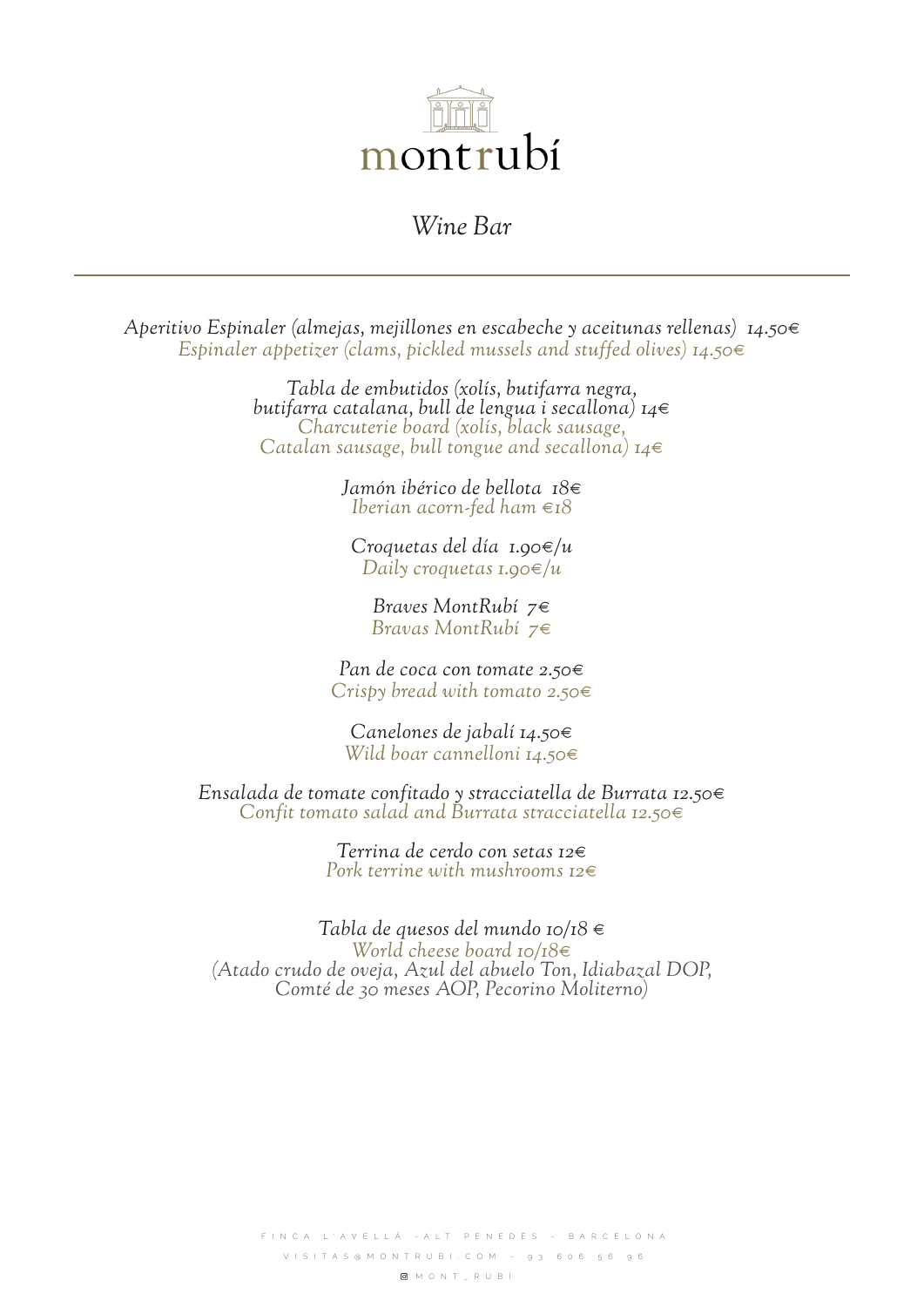

*Tatín de puerros con virutas de pecorino moliterno y tocino confitado 11.50€ Leek Tatín with moliterno pecorino sharings and candied bacon 11.50€*

*Ensalada de espinacas, espárragos verdes, habitas y fresas con vinagreta de algas 10.50€ Salad of spinach, green asparagus, broad beans and strawberries with seaweed vinaigrette 10.50€*

*Verduras de temporada en menestra, huevo poché, virutas de jamón y trufa 22€ Seasonal vegetables in stew, poached egg, ham sharing's and truffle 22€* 

*Tataki de caballa marinada en sal gris con crema de cebolleta escalivada 12€ Tataki of mackerel marinated in gray salt with roasted spring onion cream 12€*

> *Calabaza asada con vinagreta de salvia, avellana tostada, chips de kale y queso azul "de l'avi Ton" 11.50€ Roasted pumpkin with sage vinaigrette, toasted hazelnuts, kale chips and blue cheese "de l'avi Ton" 11.50€*

> > *Principales Main Courses*

*Bacalao confitado con cocotte de judía de Cal Guarda y kale 16€ Candied cod with Cal Guarda bean cocotte and kale 16€*

*Rape con consomé fresco de tomillo 23€ Monkfish with fresh thyme consommé 23€*

*Gallo del Penedès IGP relleno de olivada y hierbas silvestres con cremoso de patata y gástrica de cítricos 22.50€ Gallo del Penedès IGP rooster stuffed with olives and wild herbs with creamy potato and citrus gastric 22.50€*

*Cordero deshuesado a baja temperatura con puré de ciruelas, endivia a la parrilla, parmantier de senderuela y reducción de Sumoll 19.50€ Low temperature boned lamb with plum puree, grilled endive, senderuela parmantier and Sumoll reduction 19.50€*

*Magret de pato, peras y salsifíes asados con avellanas i Advent Xarel·lo 17.50€ Roast duck, pears and salsifies roasted with hazelnuts and Advent Xarel·lo 17.50€*

> FINCA L'AVELLÂ -ALT PENEDÈS - BARCELONA VISITAS@MONTRUBI.COM - 93 606 56 96 MONT\_RUBÍ